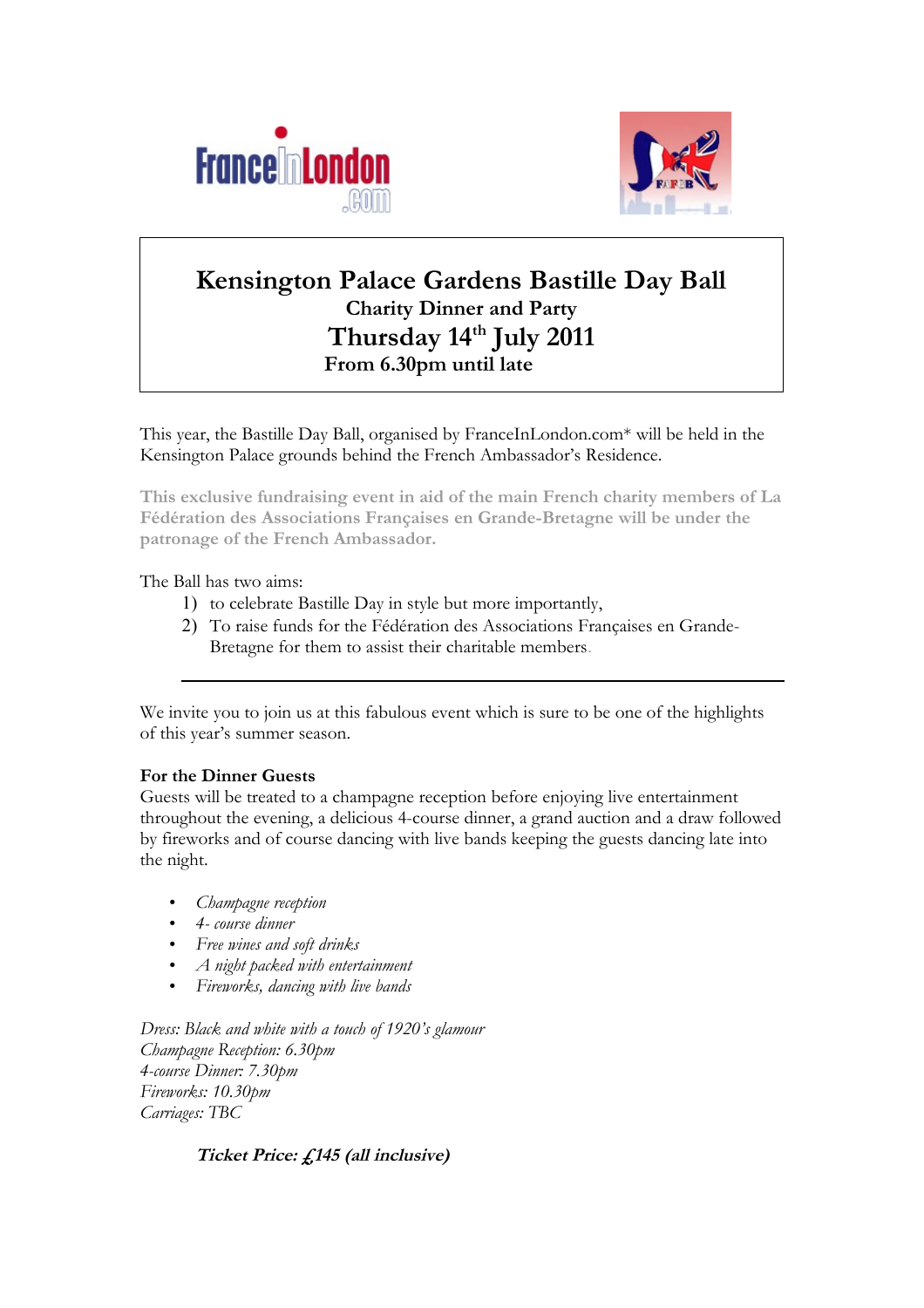#### **For the Party-Only Guests**

You may decide that you simply want to join the Bastille Day celebrations and party in style whilst listening to great bands (check the website to find out the line up) or dancing the night away. Let's not forget the amazing fireworks that you will also be able to enjoy. A free glass of Mumm champagne will be handed out to you on arrival.

Note that many gourmet food stalls will also be available for you to buy whatever takes your fancy: crêpes, cheese and wine, barbecue, foie gras, sushi, ice-cream and much more.

Let's not forget the drinks on offer: vodka fountain, champagne bar, cocktail bar, cognac Martell and cigar tent and much more.

*Dress: Black and white with a touch of 1920's glamour Doors open: 8.00pm Entertainment starts: 8.30pm Fireworks: 10.30pm Party ends: TBC*

> **Ticket Price: £30 (incl. a glass of Mumm Champagne and all the entertainment)**

A form has been attached to this letter for you to register your interest. Note however that you can also book your tickets online by visiting our website:

**For more information please visit our website** [www.bastilledayball.co.uk](http://www.bastilledayball.co.uk/)

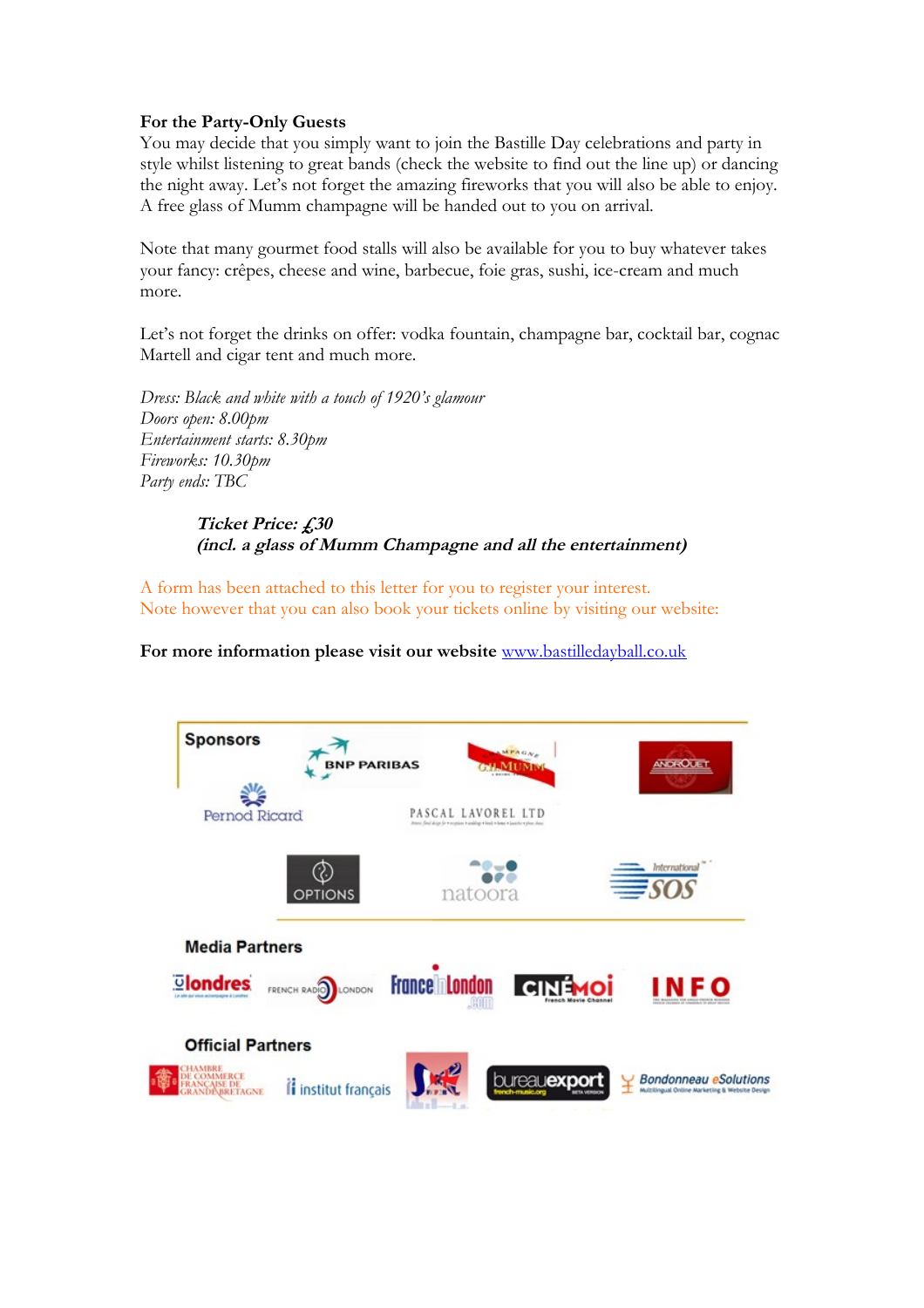



# **Booking Form**

# **Participation > VIP Dinner**

 $\frac{1}{2}$  £145 (Note that tables seat 10)

\_\_\_\_\_\_\_\_\_\_\_\_\_\_\_\_\_\_\_\_\_\_\_\_\_\_\_\_\_\_\_\_\_\_\_\_\_\_\_\_\_\_\_\_\_\_\_\_\_\_\_\_\_\_\_\_\_\_\_\_\_\_

 $\blacksquare$  Total cost  $f_{\square}$   $\blacksquare$ Please tell us if you are joining a table by giving the name of the people you are joining

**> Party-Only Ticket** 

 $f30$ 

Total cost  $\int$ 

## **Donations**

 $\triangleright$  I am unable to attend but enclose a donation for the sum of  $f_+$ for La Fédération des Associations Françaises en Grande-Bretagne to allocate to their Charitable Associations according to their needs.

 $\triangleright$  I am unable to attend but enclose a donation for the sum of  $f_+$  for (Tick one or more)

- Médecins du Monde
- Pour un Sourire d'Enfant
- La Société de Bienfaisance
- **Le Dispensaire Français**
- **Le Centre Charles Péguy**

Please note that all donations and prizes in excess of  $f_{150}$  will be credited in the programme unless otherwise requested.

 $\triangleright$  I would like to give a prize for the auction or for the envelope draw\_\_\_\_\_\_\_\_\_\_\_\_\_\_\_\_\_\_\_\_\_\_\_\_\_\_\_\_\_\_\_\_\_\_\_\_\_\_\_\_\_\_\_\_\_\_\_\_\_\_\_\_\_

Please note that all donations and prizes in excess of  $\ddot{f}$  50 will be listed in the programme unless otherwise requested.